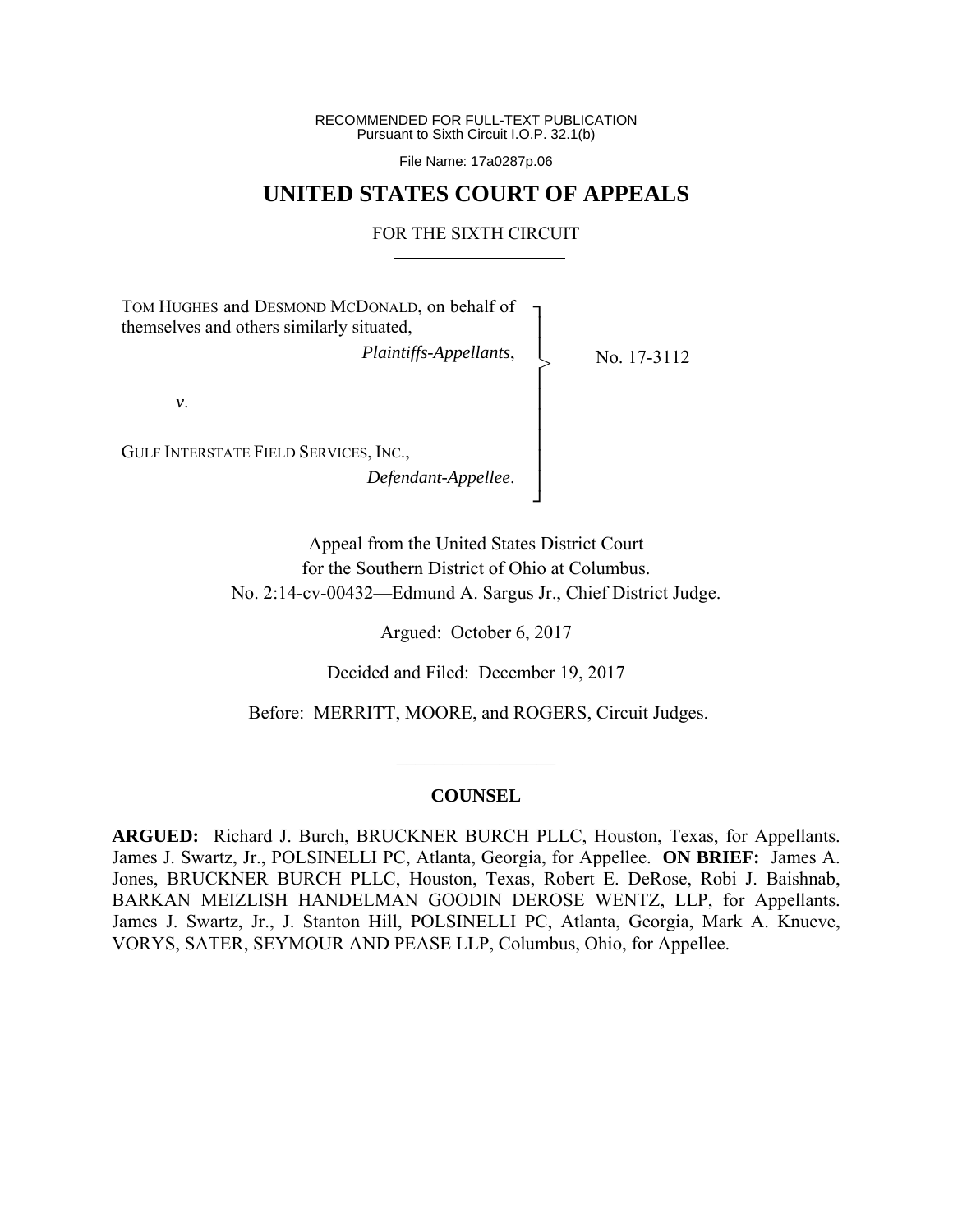# **OPINION**

 $\frac{1}{2}$ 

 $\frac{1}{2}$ 

KAREN NELSON MOORE, Circuit Judge. Tom Hughes and Desmond McDonald served as welding inspectors for Gulf Interstate Field Services on a pipeline-construction project in Ohio between 2013 and 2014. In 2014, they and others similarly situated brought suit under the Fair Labor Standards Act (FLSA) and the comparable Ohio Minimum Fair Wage Standards Act (OMFWSA), asserting that they were entitled to overtime pay for weeks in which they worked more than forty hours. Gulf Interstate argued, and the district court ruled on summary judgment, that Hughes, McDonald, and other employees like them were instead exempt from the overtime requirements because they qualified as highly compensated employees under the governing regulations.

Though Hughes and McDonald concede that they were paid in a manner and at a rate consistent with being exempt, they argue that those facts do not resolve the question under the text of the regulations. Instead, they argue, it matters whether their salaries were *guaranteed*, and in turn, whether a rational trier of fact could have concluded that there was no such guarantee. Because such a guarantee does matter, and because there is a genuine issue of material fact as to whether such a guarantee existed, we **REVERSE** the district court's grant of summary judgment to Gulf Interstate and remand for further proceedings.

#### **I. BACKGROUND**

 Hughes and McDonald began working for Gulf Interstate as welding inspectors in January and June 2013, respectively, on a pipeline project in Ohio for a Gulf Interstate client called MarkWest. R. 31-1 (Hughes Decl.) (Page ID #151–52); R. 31-2 (McDonald Decl.) (Page ID #155); *see also* R. 42-13 (Kramer Decl., Exs. BA–BB) (Page ID #600, 602). Prior to beginning their work, they each received an offer letter from Gulf Interstate stating that they were entitled to, in addition to a weekly per diem and computer stipend, a salary of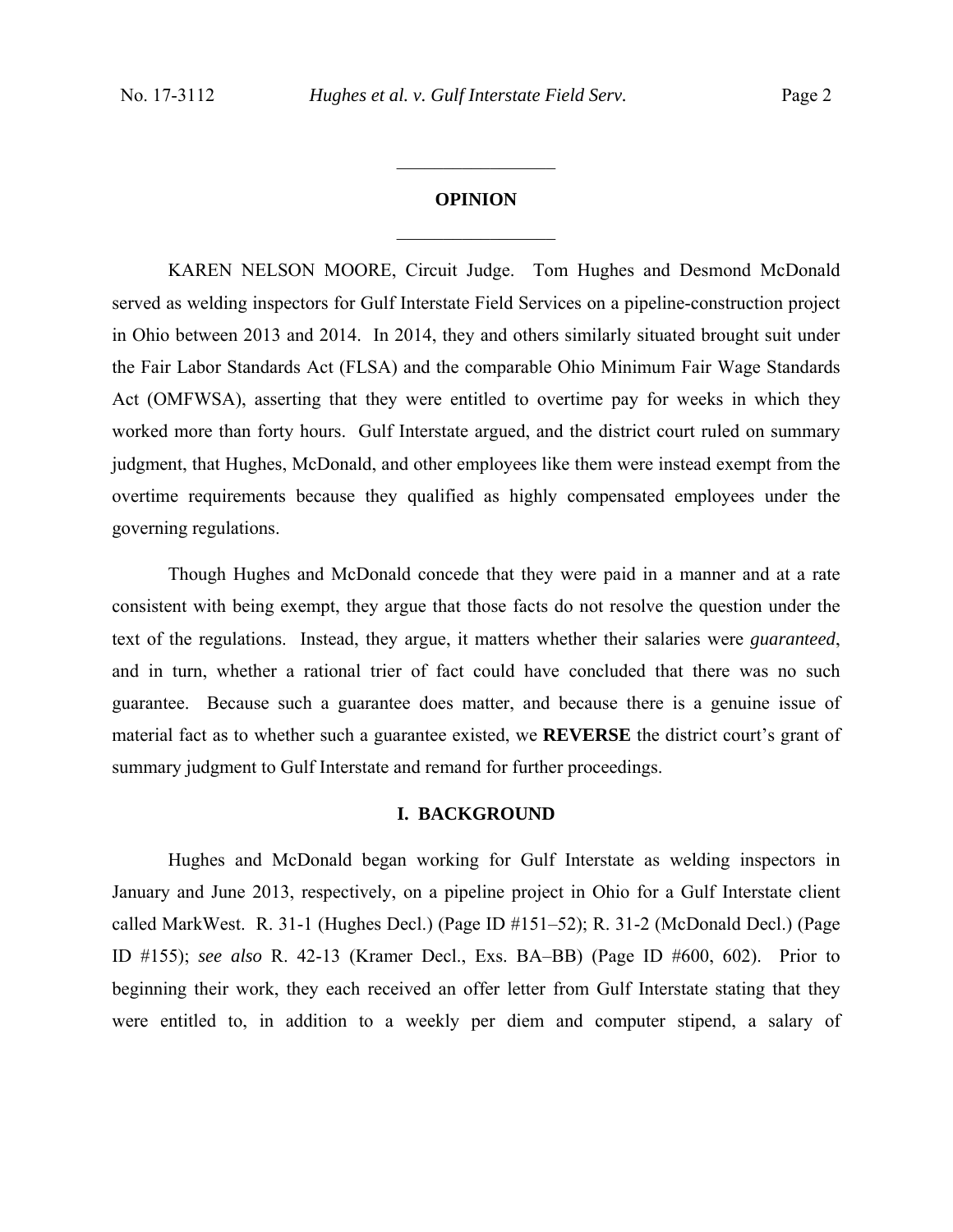"\$337.00/Day Worked." R. 31-1 (Hughes Decl., Ex. 1) (Page ID #154).**<sup>1</sup>** Rate sheets exchanged between Gulf Interstate and MarkWest regarding the project also listed, among various "Cost Components," a "Daily Rate," with a note appended clarifying that the "[d]ay rate" would be "paid on days worked." R. 93-2 (Sprick Dep., Ex. 3) (Page ID #3182).

Correspondence between MarkWest and Gulf Interstate offers further discussion of the arrangement. After Gulf Interstate's director asked whether inspectors were "paid for DAYS WORKED only (whether its [sic] 1, 2, 3, etc), or is there a 5, 6, or 7 day minimum ?", a MarkWest manager replied: "[Inspectors are p]aid for days worked only. This was explained to all of the inspectors coming in. These projects are based on a 6 day work week  $\omega$  10 hours a day (salaried position). As is the case anywhere any additional hours worked in a day is [sic] not paid." R. 93-2 (Sprick Dep., Ex. 12) (Page ID #3241).

There is also evidence that welding inspectors were told orally that they would be working "six days a week" and ten hours a day, an arrangement known by industry shorthand as "six 10s." R. 90-9 (Hughes Dep.) (Page ID #1637); *see* R. 42-2 (Hill Decl.) (Page ID #310) ("It was my expectation . . . that . . . either one of my subordinates or I explained to each Plaintiff that they would be paid a daily rate multiplied by six in each week . . . ."); *see also* 90-10 (McDonald Dep.) (Page ID #1750, 1752); R. 90-20 (Williamson Dep.) (Page ID #2684). And Gulf Interstate's Field Services Manager, Catherine Kramer, testified that inspectors were to be paid for six days even if they worked five days, although she stated that this aspect of the arrangement was "not explained" in the offer letters. R. 93-3 (Kramer Dep.) (Page ID #3253).**<sup>2</sup>**

Over the course of their employment, Hughes and McDonald earned an annualized rate of more than \$100,000 per year. *See* R. 42-6 (Kramer Dep.) (Page ID #364) (attesting that Hughes earned nearly \$109,000 "for work performed in 2013" and that McDonald earned nearly

<sup>&</sup>lt;u>1</u> <sup>1</sup>Although McDonald's offer letter is not in the record, the record does indicate, per an email written by Gulf Interstate's Field Services Manager, Catherine Kramer, that "[e]veryone that [was] out there working would have received the same letter." R. 93-2 (Sprick Dep., Ex. 13) (Page ID #3243–44); R. 93-3 (Kramer Dep., Ex. 6) (Page ID #3269).

<sup>&</sup>lt;sup>2</sup>Gulf Interstate has evidently since changed its rate sheets to note that "[i]nspectors are exempt employees and will be paid for all days worked and guaranteed a minimum of five (5) days per week paid on a salary basis." *See* R. 93-2 (Sprick Dep., Ex. 6) (Page ID #3216).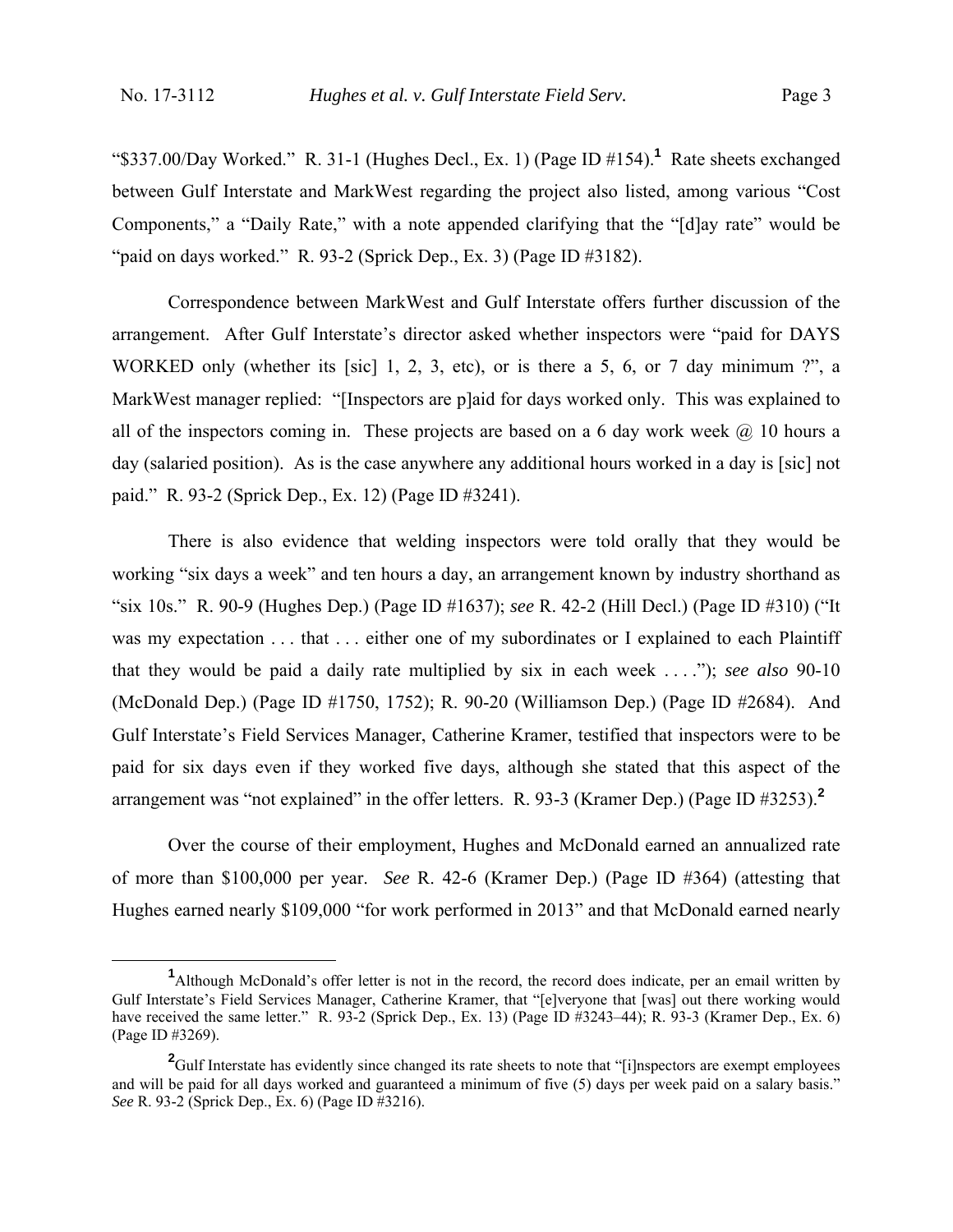\$83,000 "for work performed from April 15, 2013 through December 31, 2013"). Along with others similarly situated, they received pay for at least six days of ten-hour shifts per week, they earned pay for holidays (some worked, some unworked), and McDonald (again, along with others similarly situated**<sup>3</sup>** ) received pay on days that he was out sick. *See* R. 42-6–42-13 (Kramer Decl. & Exs. A–BJ) (Page ID #356–643).<sup>4</sup> During the months that they worked, in other words, there does not appear to have been a week during which Hughes and McDonald did not receive pay consistent with a guarantee of a weekly salary equivalent to six days of work at ten hours per day.**<sup>5</sup>** *See id.*; *see also* R. 90-2 (Mot. for Decertification, App'x A) (Page ID #1063–1116).

In May 2014, Hughes and McDonald brought suit on behalf of themselves and others similarly situated under the FLSA, *see* 29 U.S.C. § 207, and the OMFWSA, *see* Ohio Rev. Code § 4111.03. R. 1 (Compl. ¶ 1) (Page ID #1). In January 2015, they moved to certify an FLSA collective action and an OMFWSA class action under 29 U.S.C. § 216(b) and Federal Rule of Civil Procedure 23, respectively. R. 30 (Pl. Mot. for Conditional and Class Certification) (Page ID #112). In July 2015, the district court granted Hughes and McDonald's motion for FLSA conditional certification but denied their motion for OMFWSA class certification. R. 59 (Dist. Ct. Certification Op. & Order at 1) (Page ID #764).

In November 2015, Gulf Interstate moved for summary judgment, arguing that "undisputed evidence establishes each element of the highly compensated employee exemption to overtime pay under the Fair Labor Standards Act and analogous Ohio state law." R. 91-1 (Gulf Interstate's Brief in Support of Mot. for Summ. J. at 1) (Page ID #3056). The district court granted Gulf Interstate's motion, concluding that Hughes and McDonald were exempt on the grounds that "actual payment practice"—regardless of the existence of guarantee—controlled the question and "there [was] no dispute that Plaintiffs were actually paid the requisite amount."

**<sup>3</sup>** <sup>3</sup>Hughes does not seem to have missed any days due to illness.

<sup>&</sup>lt;sup>4</sup> Kramer also testified that employees were paid for sick days, but that such pay was the result of "an agreement with MarkWest" and disbursed at MarkWest's discretion, as was pay for unworked holidays. R. 93-3 (Kramer Dep.) (Page ID #3253)

**<sup>5</sup>** The only apparent exceptions are permissible ones, such as for McDonald's last week of work or a week in which Hughes performed no work. *See, e.g.*, R. 42-11 (Kramer Decl. Ex. AO) (Page ID #551); R. 42-10 (Kramer Decl., Ex. AD) (Page ID #508); *see also, e.g.*, R. 90-2 (Mot. for Decertification, App'x A) (Page ID #1075, 1086).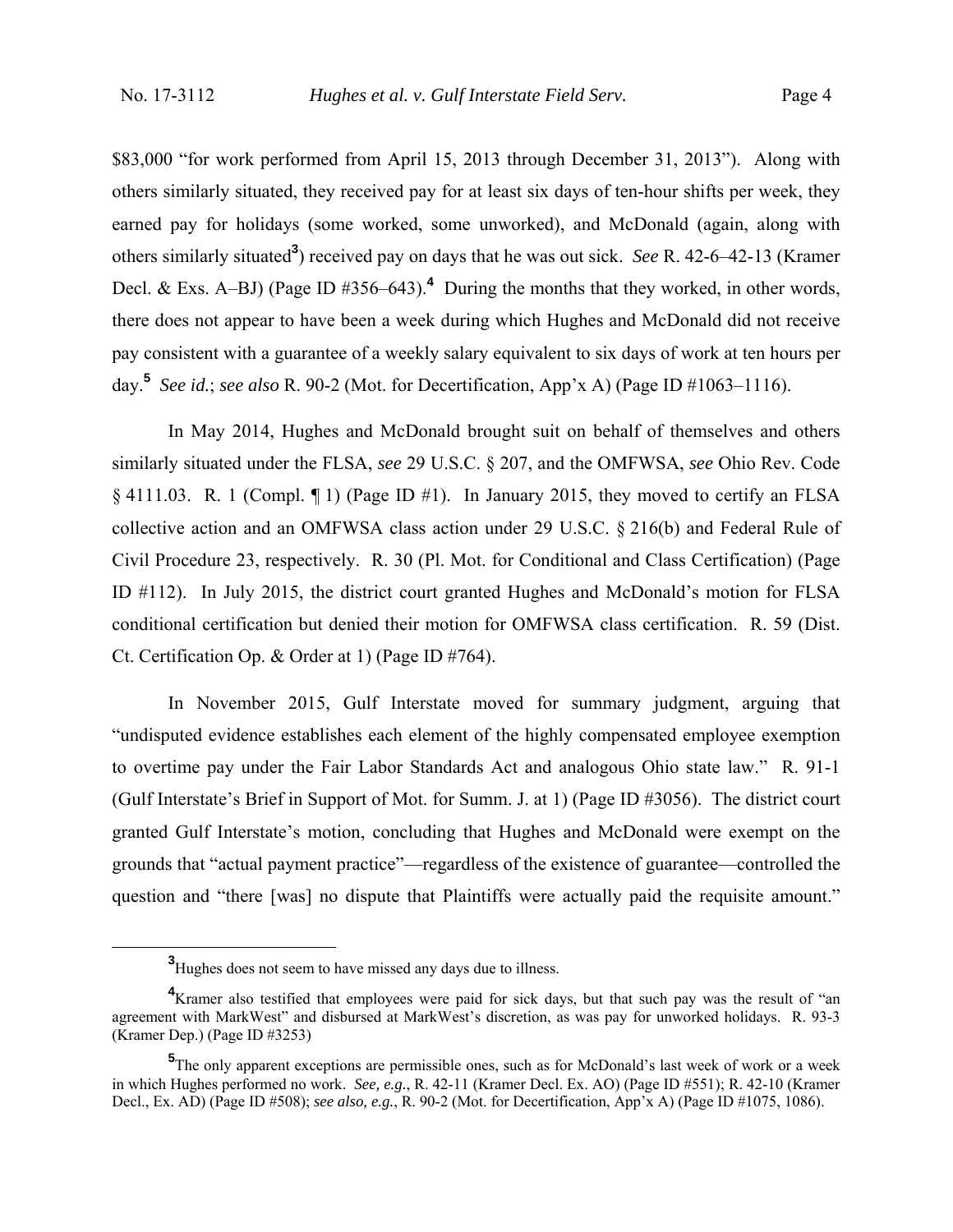R. 110 (Dist. Ct. Summ. J. Op. & Order at 6) (Page ID #3740). After a successful motion for clarification, R. 117 (Clarification Order) (Page ID #3772), a successful motion to sever and stay, R. 129 (Severance Order) (Page ID #3848), and an entry of final judgment under Rule 54(b) as to Hughes and McDonald, *see* R. 131 (Final J. Order) (Page ID #3855), this appeal followed.

#### **II. DISCUSSION**

This case turns on two issues: (1) whether it matters, for purposes of the salary-basis requirement, whether at least arguably day-rate workers like Hughes and McDonald were *guaranteed* the requisite minimum weekly salary, and (2) if so, whether there was in fact such a guarantee. We conclude that it does matter, and that there is a genuine issue as to whether such a guarantee existed.

## **A. Standard of Review**

"We review de novo a district court's order granting summary judgment, applying the standard set forth in Rule 56(a)." *Keller v. Miri Microsystems LLC*, 781 F.3d 799, 806 (6th Cir. 2015). Under that rule, we must "grant summary judgment if the movant shows that there is no genuine dispute as to any material fact and the movant is entitled to judgment as a matter of law." FED. R. CIV. P. 56(a). There is no such genuine dispute when "the record taken as a whole could not lead a rational trier of fact to find for the non-moving party." *Matsushita Elec. Indus. Co. v. Zenith Radio Corp.*, 475 U.S. 574, 587 (1986). In conducting this review, "we must view all evidence in the light most favorable to the nonmoving party." *Kleiber v. Honda of Am. Mfg., Inc.*, 485 F.3d 862, 868 (6th Cir. 2007).

## **B. Whether a Guarantee Matters**

The FLSA prohibits, for qualifying employees, employment "for a workweek longer than forty hours unless such employee receives compensation for his employment in excess of the hours above specified at a rate not less than one and one-half times the regular rate at which he is employed." 29 U.S.C.  $\S 207(a)(1)$ . Some employees, however, are exempt from this requirement. *See id.* This protection does not apply, for example, to employees "employed in a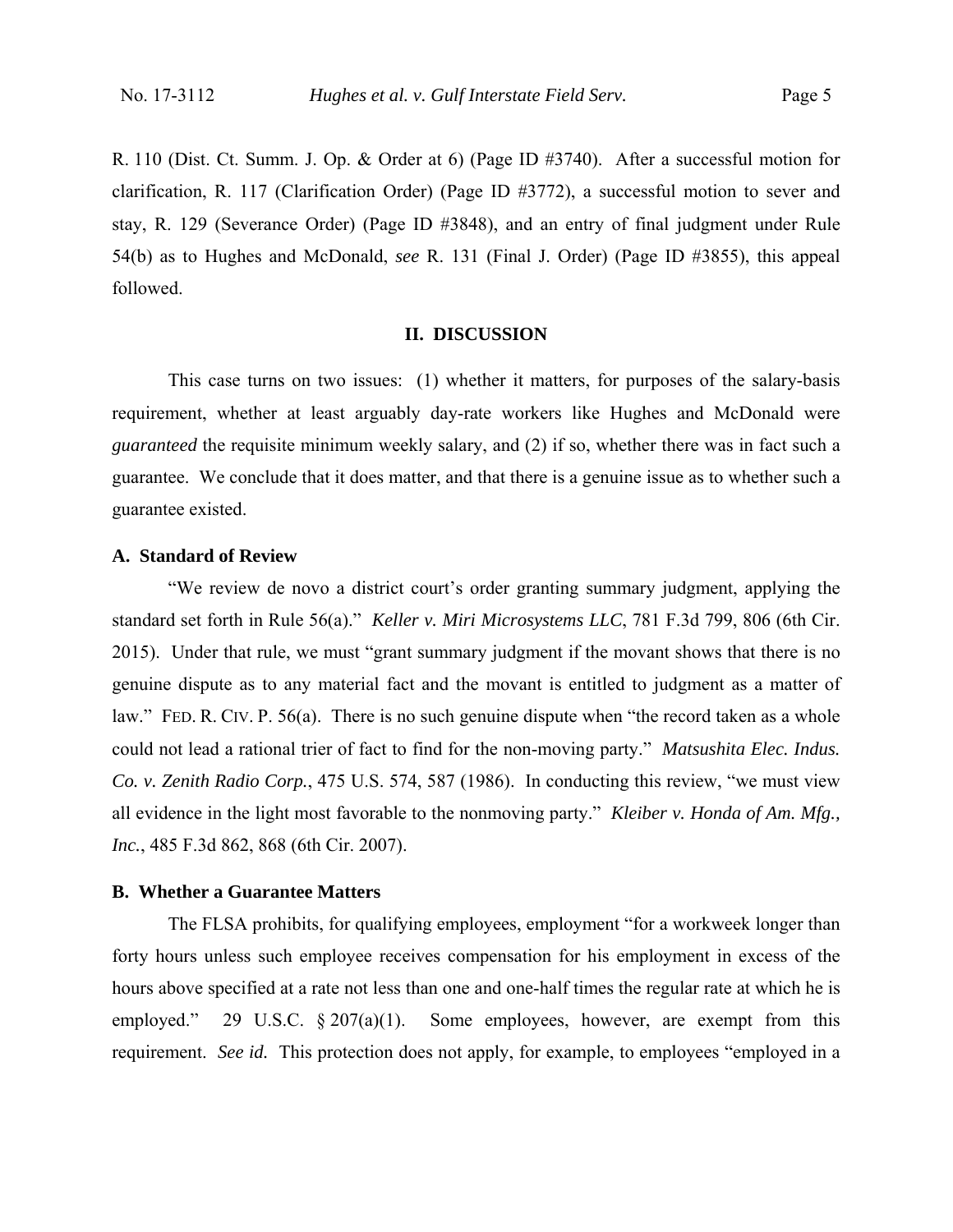bona fide executive, administrative, or professional capacity." 29 U.S.C. § 213(a)(1); *see also* Ohio Rev. Code Ann. § 4111.03(A), (D)(3)(d) (same).

The overarching question in this case is whether Hughes and McDonald fell under this set of exemptions during their employment with Gulf Interstate. An exemption is an affirmative defense, and an employer seeking to assert one "must establish through 'clear and affirmative evidence' that the employee meets every requirement of [the] exemption." *Thomas v. Speedway SuperAmerica, LLC*, 506 F.3d 496, 501 (6th Cir. 2007) (quoting *Ale v. Tenn. Valley Auth.*, 269 F.3d 680, 691 n.4 (6th Cir. 2001)). The Supreme Court has made clear that such "exemptions are to be narrowly construed against the employers seeking to assert them and their application limited to those establishments plainly and unmistakably within their terms and spirit." *Arnold v. Ben Kanowsky, Inc.*, 361 U.S. 388, 392 (1960).

The Secretary of Labor has promulgated rules to govern whether an employee qualifies for the set of exemptions at issue. *Orton v. Johnny's Lunch Franchise, LLC*, 668 F.3d 843, 846 (6th Cir. 2012). Under 29 C.F.R. § 541.601, an employee qualifies as an exempt "[h]ighly compensated employee[]" if three tests are met: "(1) a duties test; (2) a salary-level test; and (3) a salary-basis test." *Orton*, 668 F.3d at 846*.* The duties and salary-level tests are not in question here; the "sole issue" is "whether Hughes and McDonald met the 'salary basis' test." *See* Appellants' Br. at 13; *see also id.* at 20.

Under the governing regulations, an employee meets the salary-basis test "if the employee regularly receives each pay period on a weekly, or less frequent basis, a predetermined amount constituting all or part of the employee's compensation, which amount is not subject to reduction because of variations in the quality or quantity of the work performed." 29 C.F.R. § 541.602(a). To Gulf Interstate and the district court, one key phrase within this test—"if the employee regularly receives"—resolves this case. *See* Appellee's Br. at 20; R. 110 (Dist. Ct. Summ. J. Op. & Order at 6) (Page ID #3740). They come to that conclusion because, as we have noted before, that regulatory phrase was once longer; it used to read: "if *under his employment agreement* he regularly receives," *Baden-Winterwood v. Life Time Fitness, Inc.*, 566 F.3d 618, 627 (6th Cir. 2009) (emphasis added) (quoting 29 C.F.R. § 541.118(a) (1973)). Thus, when a restaurant-franchise vice president named John Orton, who had an "annual base salary . . . set at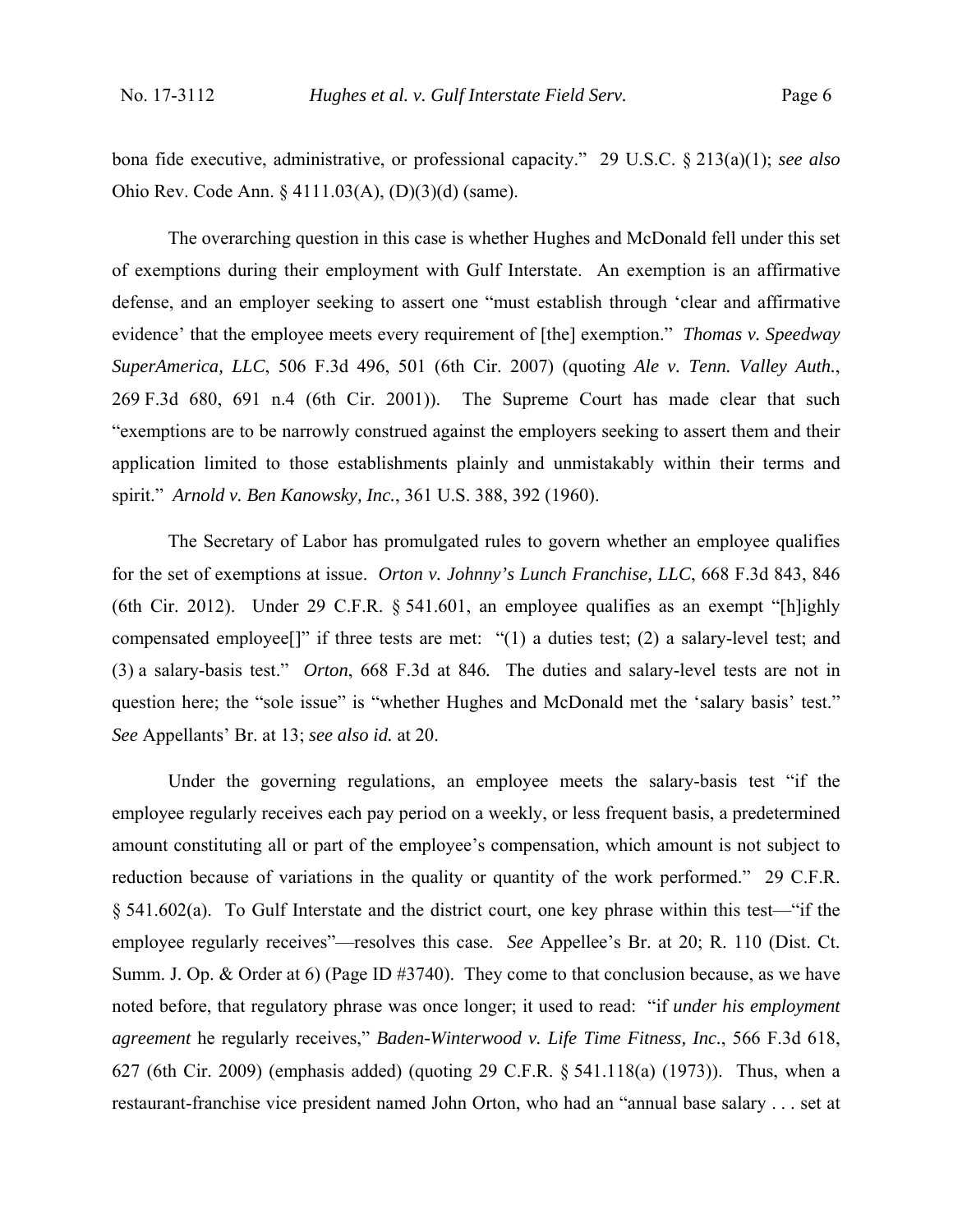\$125,000," sued his employer "for damages stemming from [a] period he claim[ed] he worked but was not paid," *Orton*, 668 F.3d at 845, we rejected the restaurant franchise's argument (and reversed the district court's ruling) that Orton was exempt "based on the salary that [he was] owed under [his] employment agreement" rather than what he actually received, *id.* at 848 (quoting *Orton v. Johnny's Lunch Franchise, LLC*, No. 10–11013, 2010 WL 2854303, at \*5 (E.D. Mich. July 20, 2010)). Instead, in light of  $\S$  541.602(a)'s new language, "the relevant starting point for whether [Orton was] paid on a salary basis" was "not what Orton was owed under his employment agreement," but "rather . . . what compensation Orton actually received." *Orton*, 668 F.3d at 848.

 To conclude that our holding in *Orton* controls Hughes and McDonald's case, however, is to put the cart before the horse. The reason that the "regularly receives" language was decisive there was because Orton so clearly met the other textual requirements of  $\S$  541.602(a): he had an "annual base salary . . . set at \$125,000." *Orton*, 668 F.3d at 845. In other words, he was clearly paid "on a weekly, or less frequent basis," and his "compensation . . . [was] not subject to reduction because of variations in the quality or quantity of the work performed." *See* 29 C.F.R.  $§ 541.602(a)$ . It was guaranteed.

 Those textual prerequisites are not, by contrast, met here. Hughes and McDonald have introduced evidence that they were paid a "[d]ay rate," R. 93-2 (Sprick Dep., Ex. 3) (Page ID #3182), and that their salary was calculated at rate of "\$337.00/Day Worked," R. 31-1 (Hughes Decl., Ex. 1) (Page ID  $\#154$ ). There is thus reason to conclude that their pay was calculated *more* frequently than weekly. And it is very much disputed whether what they received weekly was in fact guaranteed.

 The text of § 541.602(a) does not tell us what to do when an employee's salary is *not* clearly calculated "on a weekly, or less frequent basis." Hughes and McDonald, however, point us to a neighboring provision that might be helpful. *See, e.g.*, Appellants' Br. at 17. As they observe, § 541.604(b) states:

An exempt employee's earnings may be computed on an hourly, a daily or a shift basis, without losing the exemption or violating the salary basis requirement, if the employment arrangement also includes a guarantee of at least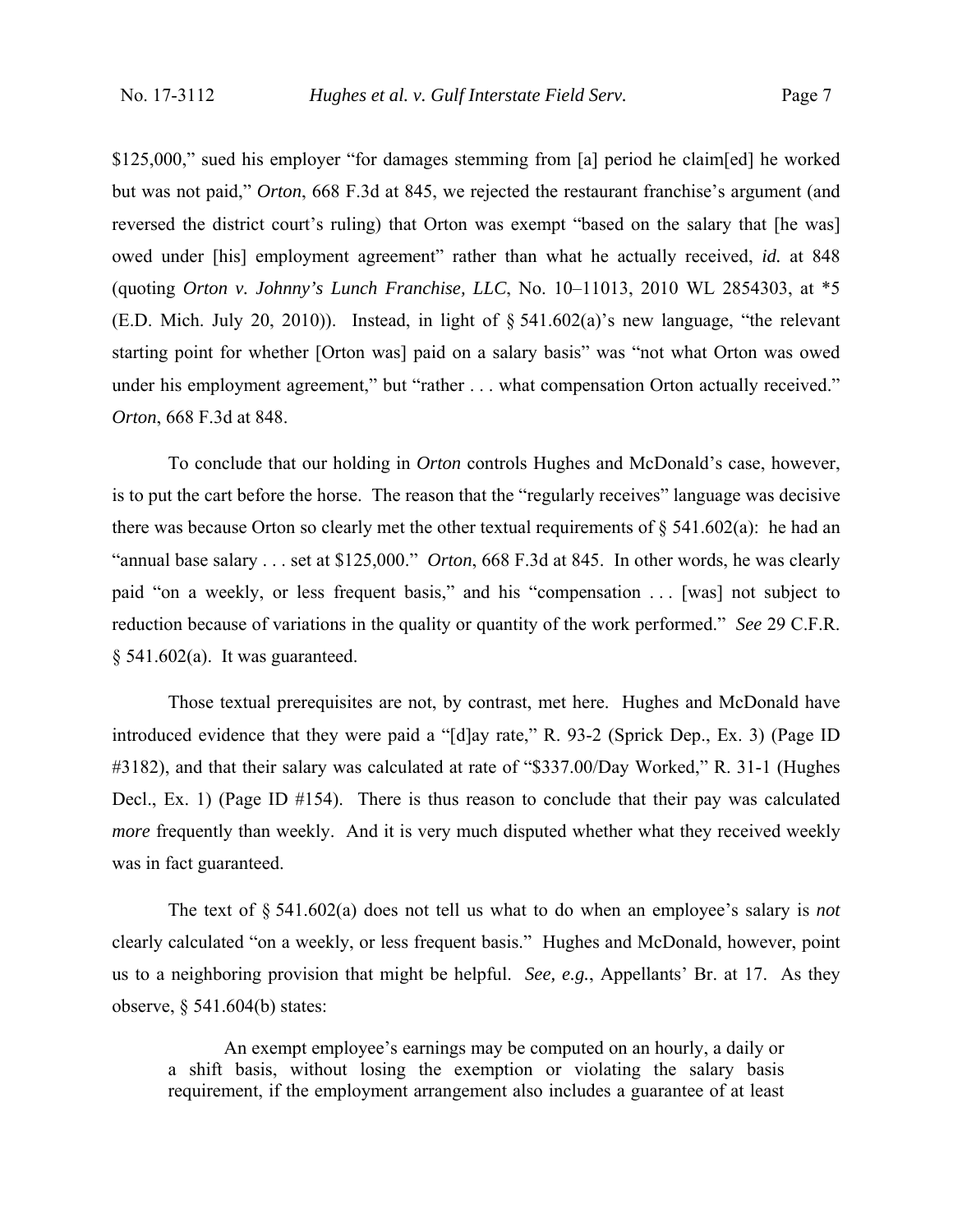the minimum weekly required amount paid on a salary basis regardless of the number of hours, days or shifts worked, and a reasonable relationship exists between the guaranteed amount and the amount actually earned.

29 C.F.R. § 541.604(b). This language, Hughes and McDonald point out, *retains* the key phrase "employment arrangement," redolent of the bygone textual reference to an "employment agreement," the newfound absence of which we found telling in *Orton* and *Baden-Winterwood*. Appellants' Br. at 27; *see Orton*, 668 F.3d at 848; *Baden-Winterwood*, 566 F.3d at 627. And § 541.604(b), meanwhile, specifically requires "a *guarantee* of at least the minimum weekly required amount paid on a salary basis." 29 C.F.R. § 541.604(b) (emphasis added). Thus, Hughes and McDonald argue, under § 541.604(b), we must look for a guarantee—and to assess whether there was a guarantee, we must, by negative implication from our own precedents, look beyond payment received to the formal terms of the employment arrangement.

Gulf Interstate argues that we should pay no attention to  $\S 541.604(b)$  in this case, directing us to precedent from our sister circuits that, it claims, says as much. Appellee's Br. at 21 (citing *Anani v. CVS RX Servs., Inc.*, 730 F.3d 146, 149 (2d Cir. 2013); *Litz v. Saint Consulting Grp., Inc.*, 772 F.3d 1, 5 (1st Cir. 2014)). And it is true that the First and Second Circuit decisions that Gulf Interstate cites do reject reference to § 541.604(b) in certain situations. *See Litz*, 772 F.3d at 5; *Anani*, 730 F.3d at 149. But what Gulf Interstate misunderstands about these authorities—as it does about *Orton*—is that the situations in which those authorities ignore § 541.604(b) are situations in which the textual requirements of 29 C.F.R. §§ 541.601, 541.602(a) are already clearly met. *See Litz*, 772 F.3d at 5; *Anani*, 730 F.3d at 149. In other words, *Anani* and *Litz* involved plaintiffs who, like Orton in our previous decision and unlike Hughes and McDonald here, were undisputedly guaranteed weekly base salaries above the qualifying level.

*Anani*, for one, involved a pharmacist whose "salary was based on a forty-four hour work week," and whose "base weekly salary exceeded \$1250 at all pertinent times" and "was guaranteed." 730 F.3d at 147. We know that these facts were important to the Second Circuit because they said so in reaching their holding. As they explained: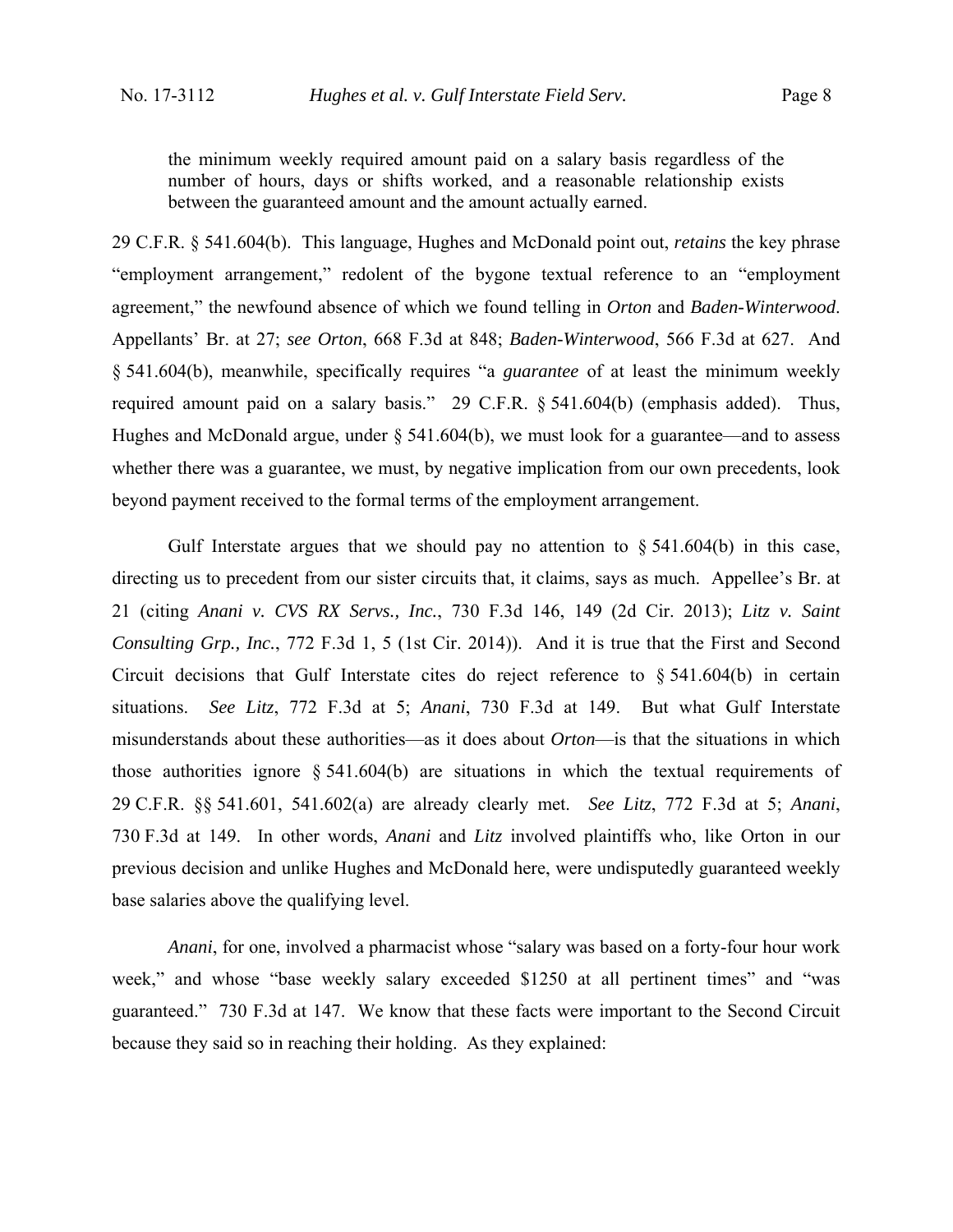It is undisputed that, at all pertinent times, appellant's base salary substantially exceeded \$455 per week and there were no impermissible deductions. There is also no dispute that appellant's base weekly salary was guaranteed, i.e. to be paid regardless of the number of hours appellant actually worked in a given forty-fourhour shift. The requirements of C.F.R. §§ 541.600 and 541.602 are thus satisfied with regard to the minimum guaranteed weekly amount being paid "on a salary" basis."

*Id.* at 148. "We perceive no cogent reason," they ultimately concluded, "why the requirements of C.F.R. § 541.604 must be met by an employee meeting the requirements of C.F.R. § 541.601," as spelled out further in § 541.602(a). *Id.* at 149. Here, by contrast, to say that Hughes and McDonald "meet<sup>[]</sup> the requirements of C.F.R. § 541.601," as spelled out further in § 541.602(a), is at best to beg the question: there *is a "*dispute that their base weekly salary was guaranteed," as well as a dispute that their base salary was calculated "weekly" at all. *See id.* at 148.

Gulf Interstate's comparison to *Litz* fails similarly. In *Litz*, the employer's "compensation plan for the relevant time provided" that all employees in the plaintiffs' position would "be guaranteed a minimum weekly salary of \$1,000 whether they bill[ed] any hours or not." 772 F.3d at 2. The plaintiffs had attempted to invoke § 541.604(b), meanwhile, to argue that the employer's weekly guarantee was required "to be reasonably related to plaintiffs' actual pay," *id.* at 5, in keeping with a later clause in § 541.604(b) ("An exempt employee's earnings may be computed on an hourly, a daily or a shift basis, . . . if the employment arrangement also includes a guarantee . . . *and a reasonable relationship exists* between the guaranteed amount and the amount actually earned." (emphasis added)). Like *Anani* and *Orton*, in other words, *Litz*  involved plaintiffs for whom the existence of a guarantee was not in question and whose pay was undisputedly calculated "on a weekly, or less frequent basis," *see* 29 C.F.R. § 541.602(a). Thus, although these distinctions may be easily overlooked when any of the foregoing cases is reduced to a soundbite, we do not here contravene the decisions of our sister circuits, nor our own decision in *Orton*. We simply rule that the threshold question of whether there was a guarantee—not at issue in those cases, but very much disputed here—matters for determining whether employees whose pay was at least arguably calculated on a daily basis qualified as exempt.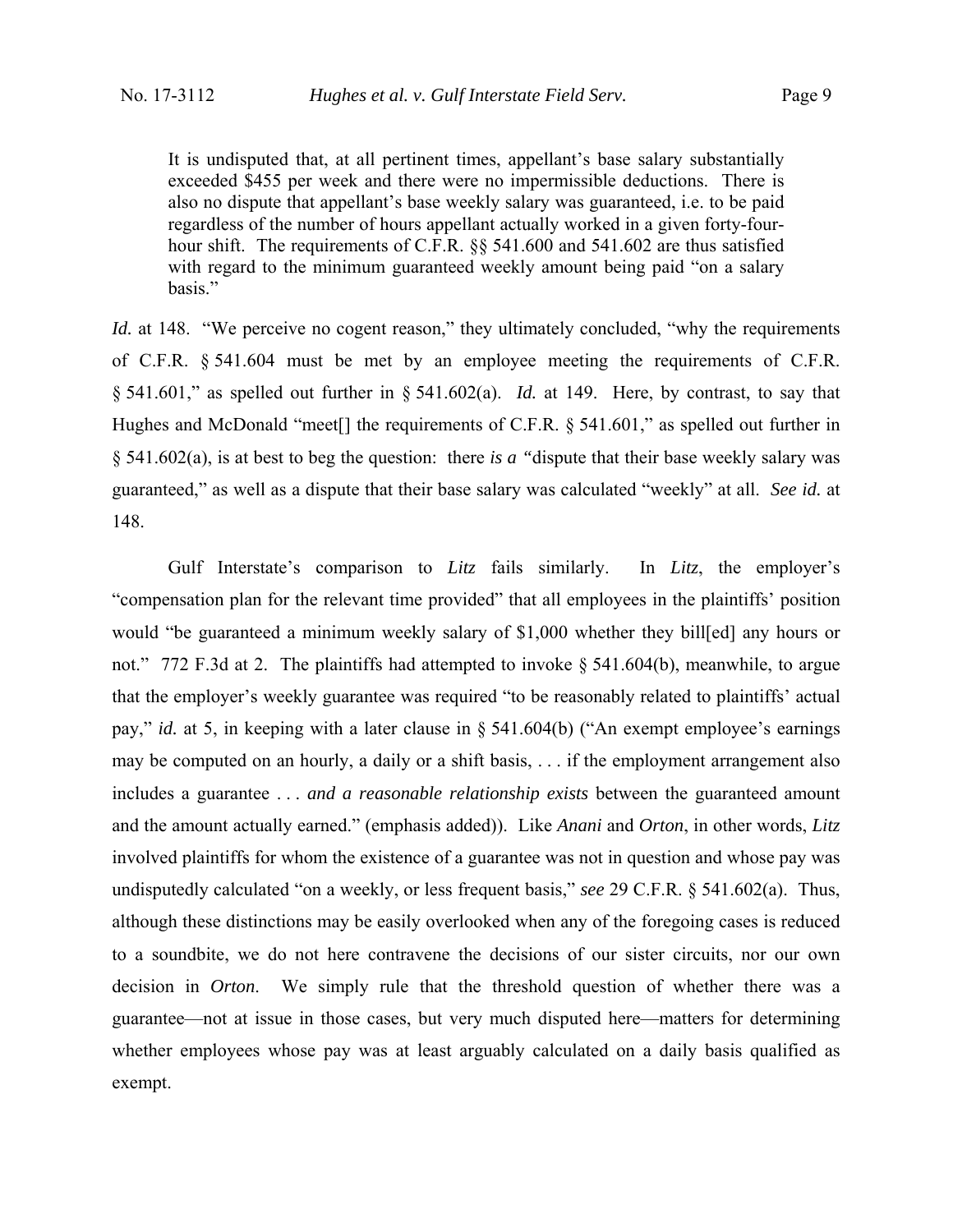Although § 541.604(b) provides textual evidence of the importance of a guarantee, we need not decide today whether it is the controlling source of evidence supporting our reading. The section defining the salary-basis test,  $\S$  541.602(a), itself indicates the importance of a guarantee: it provides that what "the employee regularly receives each pay period" must not be "subject to reduction because of variations in the quality or quantity of the work performed." 29 C.F.R. § 541.602(a); *see also Duffie v. The Michigan Grp., Inc.*, No. 14-CV-14148, 2016 WL 28987, at \*4 (E.D. Mich. Jan. 4, 2016) ("Employers are still required to make a showing that an employee's 'predetermined' pay was not subject to reduction."), *reconsid. on other grounds sub nom. Duffie v. Michigan Grp., Inc.–Livingston*, No. 14-CV-14148, 2016 WL 8259511 (E.D. Mich. Jan. 15, 2016). Indeed, the Second Circuit in *Anani*, which Gulf Interstate itself points us to, clearly read § 541.602(a) as requiring such a guarantee. *See Anani*, 730 F.3d at 148 (reciting the requirements of § 541.602(a) and then explaining that there was "no dispute that appellant's base weekly salary was guaranteed, i.e. to be paid regardless of the number of hours appellant actually worked in a given forty-four-hour shift"). Thus, whether one looks to the phrase "includes a guarantee," 29 U.S.C. § 541.604(b), or to the phrase "which amount is not subject to reduction," 29 C.F.R. § 541.602(a), it is legally significant whether Hughes and McDonald's weekly salary was a matter of right or a matter of grace.

It bears noting that this understanding of the governing regulations is not only consistent with our own decision in *Orton* and our sister circuits' decisions in *Litz* and *Anani*, but also accords with Department of Labor guidance. *See* U.S. Dep't of Labor, Wage & Hour Div., Opinion Letter, Fair Labor Standards Act (July 9, 2003), 2003 WL 23374601, at \*2 ("If a pay system compensates employees who are claimed to be exempt on the basis of hourly wage rates computed from their actual hours worked each week, it is necessary to determine whether a salary guarantee is in effect and operational. Payment on an hourly basis without an operative salary guarantee does not qualify as a 'salary basis' of payment within the meaning of the regulations."). That guidance applies just as well here, where Hughes and McDonald have introduced evidence to suggest that their pay was not calculated hourly, but daily. If Hughes and McDonald are to qualify as exempt under  $\S$  541.601, in short, it matters whether their minimum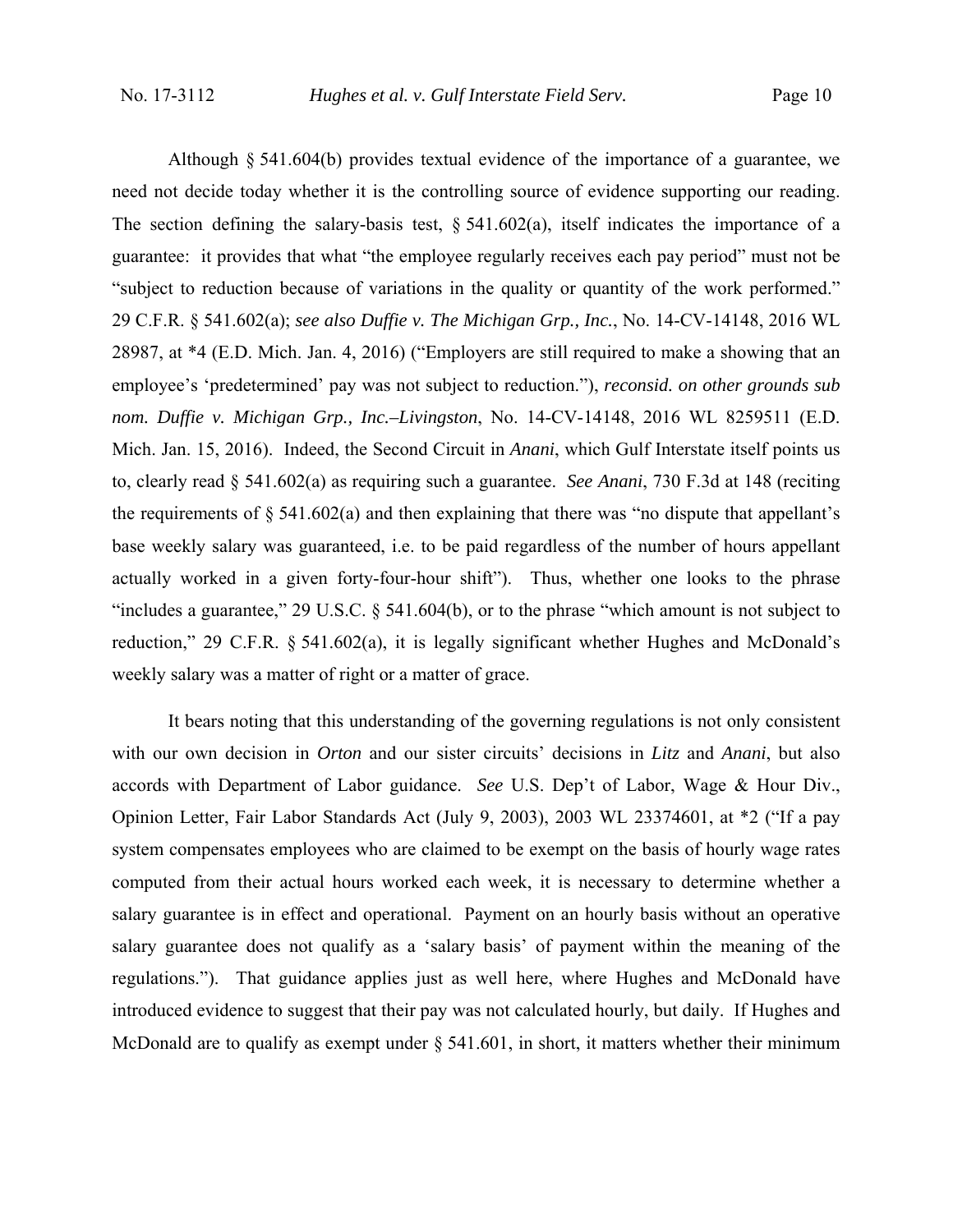weekly salary was in fact guaranteed, or whether it was simply something that Gulf Interstate had not so far availed itself of its right to reduce.**<sup>6</sup>**

# **C. Whether There Was a Guarantee Here**

On the record before us, there is a genuine issue of material fact as to whether Hughes and McDonald were guaranteed a qualifying minimum weekly salary. A genuine issue of material fact exists, as we noted above, when "the record taken as a whole could . . . lead a rational trier of fact to find for the non-moving party." *See Matsushita*, 475 U.S. at 587. And in conducting this review, "we must view all evidence in the light most favorable to the nonmoving party." *Kleiber*, 485 F.3d at 868. Here, while Gulf Interstate has established that Hughes and McDonald were paid during the time that each was employed on the Ohio pipeline project in a way that was *consistent with* a weekly guarantee, it has not proven unreasonable the conclusion that these payments were matters of grace rather than right. *See, e.g.*, R. 31-1 (Hughes Decl., Ex. 1) (Page ID #154) ("Salary: \$337.00/Day Worked."); R. 93-2 (Sprick Dep., Ex. 3) (Page ID #3182) (noting that the "[d]ay rate" would be "paid on days worked"); R. 93-2 (Sprick Dep., Ex. 12) (Page ID #3241) (stating that inspectors are "[p]aid for days worked only"). In light of Hughes and McDonald's evidence, the standard on summary judgment, and the Supreme Court's guidance that "exemptions are to be narrowly construed against the employers seeking to assert them and their application limited to those establishments plainly and unmistakably within their terms and spirit," *Arnold*, 361 U.S. at 392, we cannot say that Hughes and McDonald lose as a matter of law.

The "verbal guarantees" that Gulf Interstate asserts that Hughes and McDonald received "at the outset of their employments," Appellee's Br. at 31, do not change this result. To be sure, they offer *evidence* of a guarantee. But an exemption is an affirmative defense, and thus it is Gulf Interstate's burden to prove. *See, e.g.*, *Orton*, 668 F.3d at 847. Oral evidence submitted by Gulf Interstate that contradicts written evidence submitted by Hughes and McDonald may well

**<sup>6</sup>** <sup>6</sup>The record does not disclose, nor is it necessary for us to determine, reasons why a business might pay its employees for days that it is not obligated to pay them. It is possible, for example, that providing such pay is good for morale, or administratively efficient, or simply a gratuity when times are good. The important point here is simply that if an employer wishes to pay its employees on a daily, hourly, or shift basis, then those employees will not be exempt under § 541.601 unless (alongside the other requirements) they are nevertheless *guaranteed* a qualifying minimum weekly salary.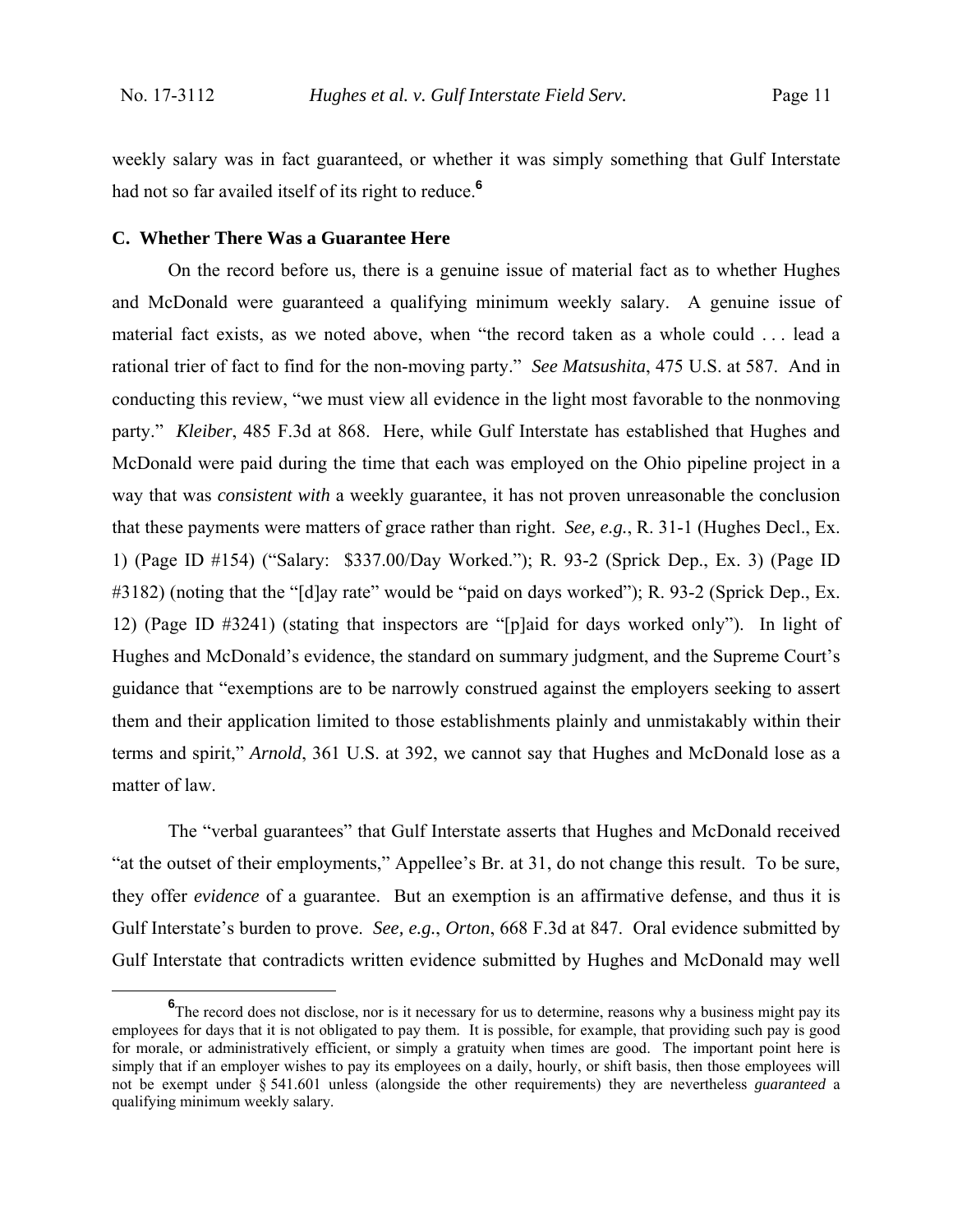weaken Hughes and McDonald's case, and perhaps it will convince a jury to find for Gulf Interstate. But it does not extinguish the genuine issue of material fact here.

Nor does the pay that Hughes and McDonald actually received suffice. "It is not enough under the salary-basis test for an employer to show only that the employee received the same amount of pay each week, as doing so would negate the remainder of the test." *Duffie*, 2016 WL 28987, at \*4. While it is possible that an employer who provided consistent weekly pay for decades could fall back on that longstanding practice as stronger evidence of a guarantee, that is not this case. Here, instead, the record indicates that Hughes and McDonald worked as welding inspectors on the pipeline project for approximately fifteen and eight months, respectively. *See* R. 31-1 (Hughes Decl.) (Page ID #151); R. 31-2 (McDonald Decl.) (Page ID #155). That Gulf Interstate paid them in a way that is consistent with a guarantee during this relatively short period of time does not establish, in the face of the contradictory evidence and for purposes of summary judgment, that Gulf Interstate gave them the protection of a guarantee.

 Arguing in the alternative that it *did* provide Hughes and McDonald with a guarantee, Gulf Interstate reads our language in *Douglas v. Argo-Tech Corp.*, 113 F.3d 67 (6th Cir. 1997), to mean that "this Court equated the 'predetermined amount' of the salary basis test with a 'guarantee.'" Appellee's Br. at 24 (quoting *Douglas*, 113 F.3d at 71). In support of that purported equivalence, Gulf Interstate cites our statement that "[a]n employee is salaried even if his compensation consists of a guaranteed predetermined amount plus additional compensation." *Id.* (quoting *Douglas*, 113 F.3d at 71). But that sentence does not mean that a "guarantee" is the same thing as a "predetermined amount" under circuit precedent. First of all, Gulf Interstate's theory runs counter to foundational rules of interpretation: if "guaranteed predetermined amount" means the same thing as "predetermined amount," then the word "guaranteed" is surplusage. *Cf. Corley v. United States*, 556 U.S. 303, 314 (2009) (identifying as "one of the most basic interpretive canons[] that '[a] statute should be construed so that effect is given to all its provisions, so that no part will be inoperative or superfluous, void or insignificant . . . .'" (quoting *Hibbs v. Winn*, 542 U.S. 88, 101 (2004))). Gulf Interstate, in other words, asks us to interpret our prior precedent as having defined this equation not only *sub silentio*, but also by speaking in superfluities. That is a hard proposition to accept, especially given the standard of